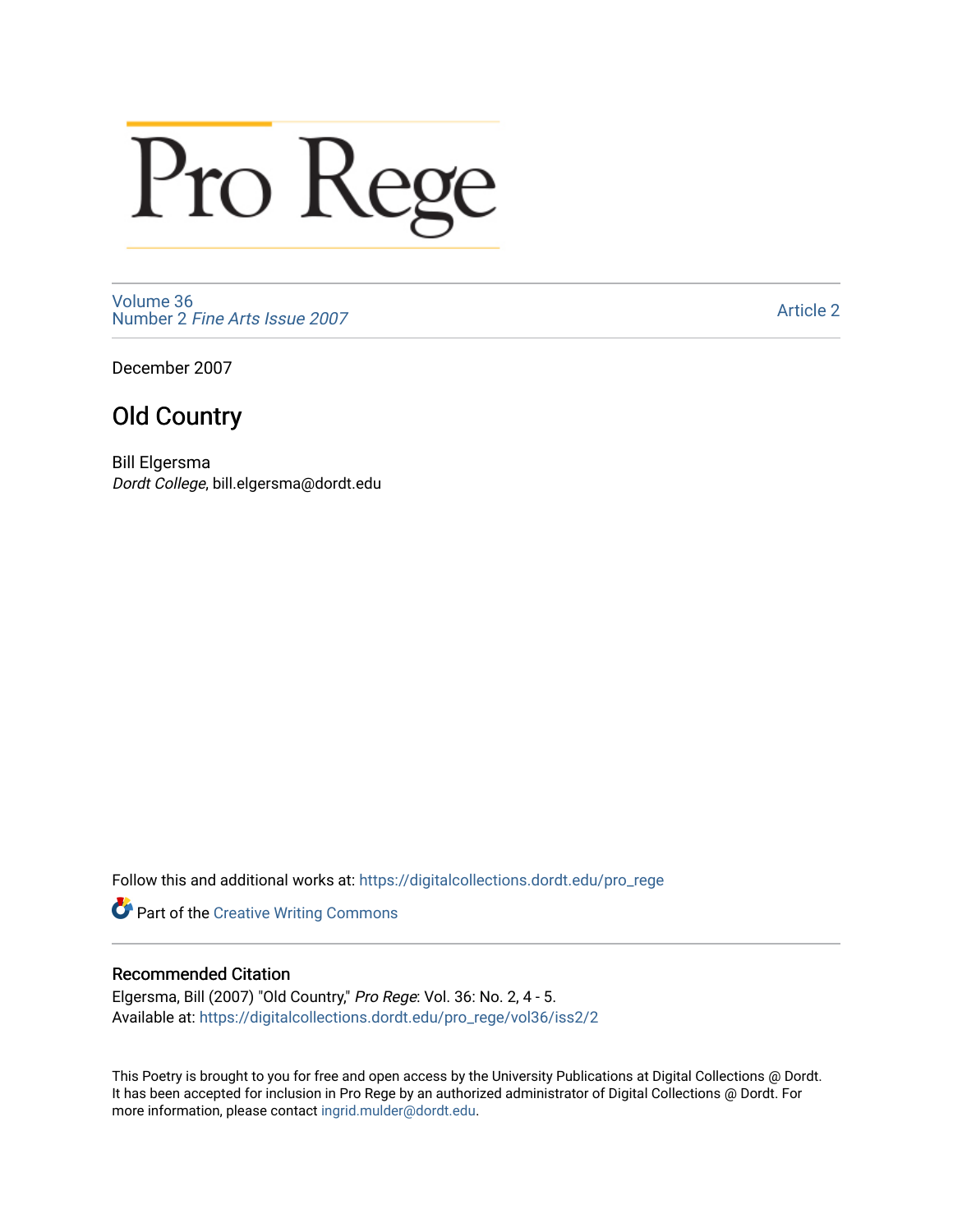## *Bill Elgersma*

I do not see you like I do not see the windmills as I travel the dikes which spill across the landscape like lava. You are not here.

I see the neighbors Ralph on his bike, Sun, rain and snow, stiff and straight, cigarette in mouth braving the cars with no bike path protection to get to work. Klaas, summer and winter wooden shoes, no socks as I watch city workers in Snake slogging in mud.

you never biked you never skated you never sailed you never swam

I remember your shudder head and shoulders on a damp fall day when talking of being buried with your feet wet.